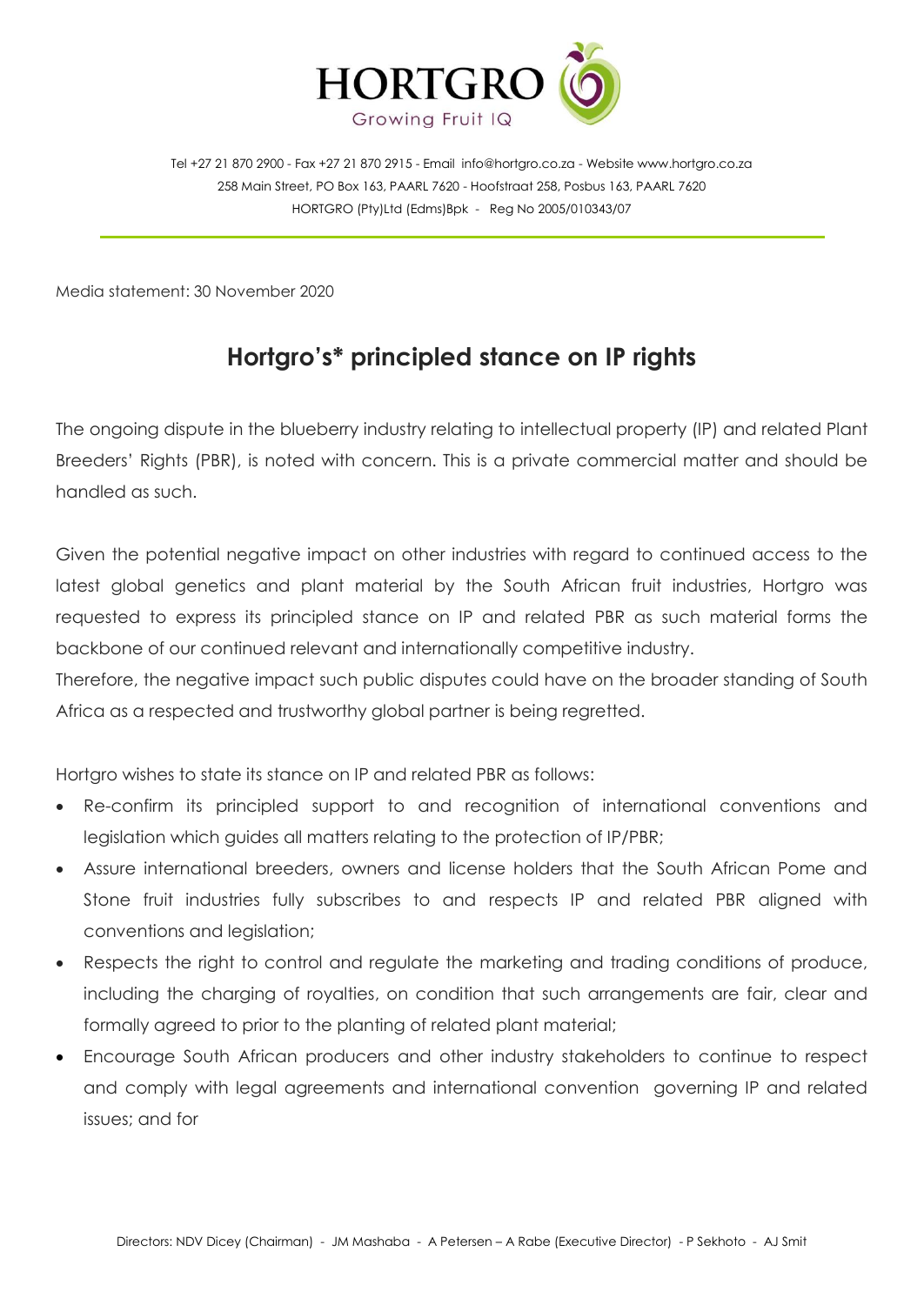Global IP/PBR owners to continue to trust the South African industry that it will respect their rights and welcomes the continued access to the latest technology, genetics, innovation and plant material available from global sources.

\*Hortgro is the national umbrella commodity body for the South African pome (apple and pear) and stone fruit (plum/prune, peach/nectarine, apricot and cherry) industries. For queries: Nicholas Dicey (Chairman – [ndicey@laplaisante.co.za](mailto:ndicey@laplaisante.co.za) / 083 235 7235) or Anton Rabe (Executive Director – [anton@hortgro.co.za](mailto:anton@hortgro.co.za) / 083 453 3422)

## **Afrikaans**

Mediaverklaring: 30 November 2020

## **Hortgro\* - Beginsel standpunt rakende IP regte**

Daar word met kommer kennis geneem van die voortslepende geskil in die bloublessiebedryf oor intellektuele eiendom (IP) en verwante planttelersregte (PTR). Dit word beskou as 'n private kommersiële aangeleentheid wat as sulks hanteer moet word.

Gegewe die potensiële negatiewe impak op ander vrugtebedrywe se voortgesette toegang tot die jongste, internasionale genetika en plantmateriaal, is Hortgro versoek om 'n beginselstandpunt oor IP en verwante PTR te maak - gegewe dat sodanige materiaal die ruggraat van 'n volgehoue relevante en internasionaal-mededingende bedryf is.

Derhalwe word die negatiewe uitwerking wat sulke openbare geskille op die posisie van Suid-Afrika as 'n gerekende en betroubare wêreldvenoot kan hê, betreur.

Hiermee as volg, Hortgro se standpunt oor IP en verwante PTR:

- Herbevestig beginselsteun en erkenning van internasionale konvensies en wetgewing wat as riglyne dien vir die beskerming van IP en PTR;
- Verseker internasionale telers, eienaars en lisensiehouers dat die Suid-Afrikaanse kern- en steenvrugbedrywe hulle IP en verwante PTR, gekoppel aan ooreenkomste en wetgewing, ten volle onderskryf en respekteer;
- Respekteer die reg om die bemarking- en handelsvoorwaardes van produkte, insluitend die betaal van tantieme, te kontroleer en te reguleer, op voorwaarde dat sodanige reëlings billik, duidelik en formeel ooreengekom is voordat verwante plantmateriaal aangeplant word;